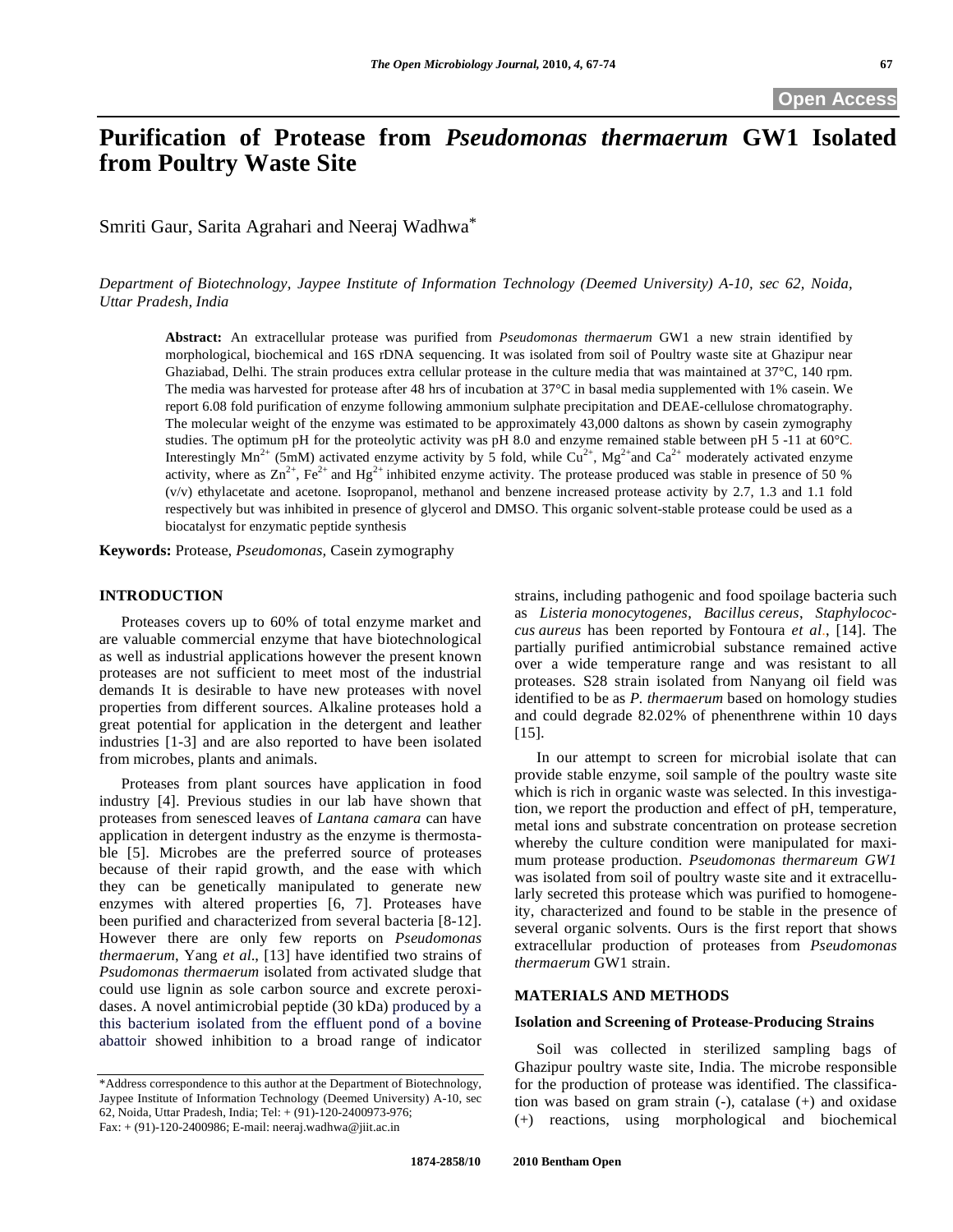characteristics based on Bergey's Manual of Determinative Bacteriology [16]. Soil was selected from areas where naturally degraded feather were seen. The samples were brought to the laboratory and processed for the analysis the same day. Soil samples were suspended in basal media and kept for growth at 37°C for 6 days. At regular intervals of 6 hrs the activity of protease was measured and sample showing maximum activity was screened for protease producing strains. Samples of repeated batch cultures were plated on skim milk agar. After 24–48 hrs at 37°C, colonies which exhibited the largest cleared zones were selected and was further incubated in cultivation media for further 48 hrs and checked for protease production.

#### **Identification of Protease Producing Bacteria**

 The isolate GW1 was identified originally as a strain of Pseudomonas by our laboratory based on Morphological, Physical, Biochemical characteristics and the single colony was subcultured on bacterial culture plates supplemented with casein. The culture was sent for identification till species level to Bangalore GeneI India by partial 16S r DNA sequence analysis.

### **Production of Enzyme in Cultivation Media**

 The Basal media for protease production composed of (g <sup>L-1</sup>): Peptone, 5; Glucose, 10; NaCl, 0.5; CaCl<sub>2</sub>.2H<sub>2</sub>O, 0.1; K<sub>2</sub>HPO4, 0.3; KH<sub>2</sub>PO4, 0.4; MgSO<sub>4</sub> · 7H<sub>2</sub>O, 0.1; and yeast extract, 5. The pH was maintained at 7.5. Microbes were allowed to grow in 500 ml conical flask containing 50 ml of the culture media that was maintained at 37°C at 140 rpm.  $5\%$  (v/v) of the 20 hrs old culture was inoculated in cultivation media [17].

- i Tryptic soy broth (TSB)
- ii Gelatin  $(1%)$  + basal medium for protease production
- iii Casein  $(1\%)$ + basal medium for protease production
- iv Skim milk powder (1%)+ basal medium for protease production
- v Pigeon feathers (1%)+ basal medium for protease production

 The above cultivation media were checked for enzyme activity at regular intervals of 6 hrs by the modified method of Tsuchida *et al*. [18].

#### **Protease Purification**

 The bacterial strain was grown for 48 hrs at 37°C in the selected cultivation media. The culture medium was centrifuged at 10,000 rpm for 10 min at 4°C and the cell-free supernatant was precipitated with 0-60% ammonium sulfate. The precipitate was collected by centrifugation and dissolved in a small volume (1/50) of 10 mM Tris-HCl buffer (pH 8.0), and dialyzed against 4 liters of same buffer for 12 hrs at 4°C. This step was repeated twice. The dialyzed enzyme preparation was applied on a DEAE-cellulose column (2 X 24 cm) pre-equilibrated with 10 mM Tris-HCl (pH 8.0). The unadsorbed protein fraction was eluted with the same buffer (150 ml). The enzyme was eluted with a gradient of 2mM and 4 mM NaCl in the same buffer at a flow rate of 1ml/min. Active fractions that contained (80%) of the enzyme activity were pooled, and subsequently used for characterization. All steps were conducted at 4°C.

### **Determination of Protease Activity**

 Protease activity was assayed by a modified method of Tsuchida *et al*. [18] by using casein as substrate. 100 μl of enzyme solution was added to 900 μl of substrate solution (2 mg/ml (w/v) casein in 10 mM Tris–HCl buffer, pH 8.0).The mixture was incubated at 45°C for 30 min. Reaction was terminated by the addition of an equal volume of  $10\%$  (w/v) chilled trichloroacetic acid then the reaction mixture was allowed to stand in ice for 15 min to precipitate the insoluble proteins. The supernatant was separated by centrifugation at 10,000 rpm for 10 min at 4°C; the acid soluble product in the supernatant was neutralized with 5 ml of 0.5 M  $Na<sub>2</sub>CO<sub>3</sub>$ solution. The colour developed after adding 0.5 ml of 3-folddiluted Folin–Ciocalteau reagent was measured at 660 nm. All assays were done in triplicate. One protease unit is defined as the amount of enzyme that releases  $1 \mu g$  of tyrosine per ml per minute under the above assay conditions. The specific activity is expressed in the units of enzyme activity per milligram of protein.

### **Protein Concentration**

 Protein concentration was determined by the method of Bradford [19] with bovine serum albumin as standard.

#### **Polyacrylamide Gel Electrophoresis and Zymogram**

 SDS-PAGE was performed on a slab gel containing 10% (w/v) polyacrylamide by the method of Laemmli [20]. Casein zymography was performed in polyacrylamide slab gels containing SDS and case in  $(0.12\% \text{ w/v})$  as copolymerized substrate, as described by Choi *et al.*, [21]. After electrophoresis, the gel was incubated for 30 minutes at room temperature on a gel rocker in 50 mM Tris-Cl (pH 7.4), which contained 2.5% Triton X-100 to remove SDS. The gel was then incubated in a zymogram reaction buffer  $(30 \text{ mM Tris-HCl}, \text{pH } 7.4, 200 \text{ mM NaCl}$  and 10 mM CaCl<sub>2</sub>) left at 37°C for 12 hrs on rocker shaker.The gel was stained with Coomassie brilliant blue  $(0.5\% \text{ w/v})$  for 30 min. The activity band was observed as a clear colourless area depleted of casein in the gel against the blue background when destained in 10% methanol and 5% acetic acid for a limited period of time.

#### **Effect of pH on Enzyme Activity**

 Effect of pH on the purified enzyme activity was measured at various pH ranges  $(3.0 - 12)$ . Reaction mixtures were incubated at 45°C for 30 min and the activity of the enzyme was measured as described previously.

## **Effect Of Temperature On Enzyme Activity And Stability**

 The activity of the enzyme was determined by incubating the reaction mixture at different temperatures ranging from 20, 30, 40, 50, 60, 70 and 80°C were studied. The activity of the enzyme was measured as described previously.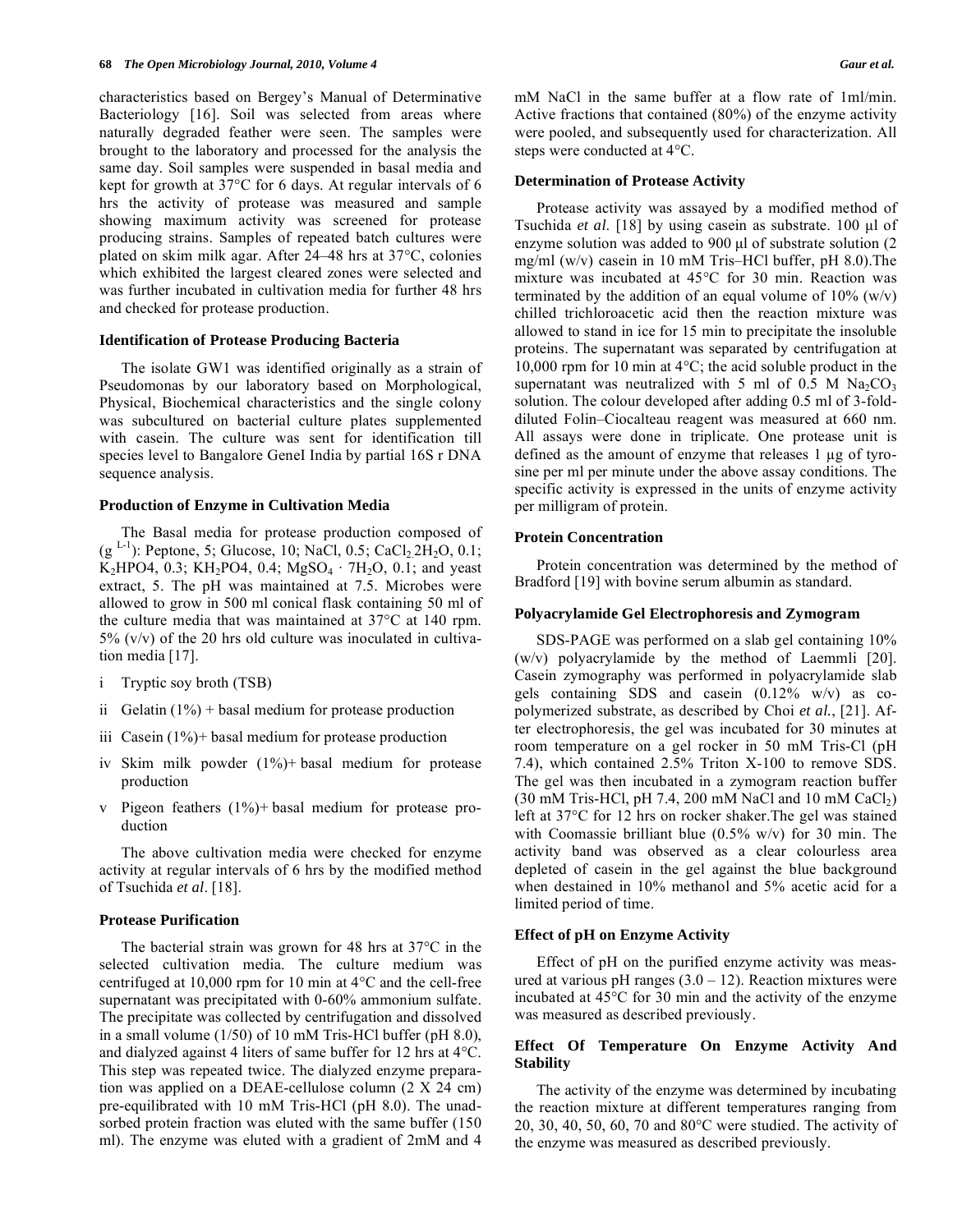#### **Effect of Various Metal Ions on Protease Activity**

 The effects of metal ions on enzyme activity (e.g.,  $Ca^{2+}$ ,  $Mg^{2+}$ ,  $Fe^{2+}$ ,  $Mn^{2+}$ ,  $Zn^{2+}$ ,  $Hg^{2+}$ , and  $Cu^{2+}$  [5 mM]) were investigated by adding them to the reaction mixture and pre-incubated for 30 min at 45°C pH 10.0. The activity of the enzyme was measured as described previously.

#### **Effect of Organic Solvents on the Protease Stability**

 The organic solvents used were Methanol, Ethyl acetate, Benzene, Glycerol, Sucrose, Toluene, Acetone, Hexane, DMSO, Isopropanol and Ethanol. In the stability test, 1.0 ml of organic solvent  $(100\% \text{ v/v})$  was added to 1 ml of the reaction mixture and pre incubated at 37°C for 30 min. The remaining proteolytic activity was measured as described previously. Stability was expressed as the remaining proteolytic activity relative to the solvent-free controls  $(0\%, v/v)$ .

# **RESULTS AND DISCUSSION**

## **Isolation and Identification of Protease-Producing Bacterial Strains**

 Soil samples were analyzed for isolation of proteolytic bacterial cultures. Screening of microorganisms that produced protease was done on cultures isolated from soil of Ghazipur poultry waste site. Organic waste such as feathers and other poultry waste is essentially composed of proteins. Protease producing strains were selected by growth on skim milk agar, as described in Methods. Among the cultures tested, the laboratory isolate GW1 showed highest zone of clearance. The purity of the isolated bacteria was ascertained through repeated streaking (Fig not shown).

 Microscopic observation of the isolate showed a non sporulating gram negative rods, the bacterium grew aerobically and formed typical blue green, flat, large, grape like odour colonies. The strain showed positive reaction for catalase, oxidase, citrate, nitrate, motility, and production of pyoveridin and pyocyanin. Negative reactions were observed for indole, urea and starch hydrolysis (Table **1**). These phenotypic characteristics based on Bergey's Manual of Determinative Bacteriology [16] suggest the *Pseudomonadaceae* family genus *Pseudomonas*.

#### **Strain Identification by 16S rDNA Sequencing**

 The GW1 strain was identified to be as *Pseudomonas thermaerum* as predicted by 16S rDNA studies. Studying the Alignment view of the sequence of the isolated microbe using combination of NCBI GenBank and RDP database using 10 examples and nucleotide similarity. Nearest homolog was found to be *Pseudomonas aeruginosa* strain EKi (Accession No. FJ685995). The details are given in Table **2, 3** respectively.

 The sequence of the isolate GW1 was submitted to the GenBank (Accession Number GU951516)" and based on nucleotide homology and phylogenetic analysis it is found to have close similarity to *Pseudomonas thermaerum* strain EKi (GenBank Accession Number: F3816019) (Fig. **1**).

#### **Protease Production and Effects of Different Parameters**

 Protease production was tested at various time interval (1–7 days) and influence of addition of various nutrient sources (TSB, Gelatin, Casein, Skim milk, Pigeon feathers) were evaluated in relation to enzyme yield. *Pseudomonas thermaerum* strain GW1 grew in five nutrient sources and produced protease. The highest protease production 32 units/mg occurred in Basal medium supplemented with casein whereas lowest in basal medium supplemented with Pigeon feathers 9.7units/mg protein after 48 hrs of cultivation (Fig. **2**).

**Table 1. Morphological and Biochemical Characteristics of Isolate** 

| <b>Morphological and Biochemical</b><br><b>Characteristics</b> | <b>Results</b>                                  |
|----------------------------------------------------------------|-------------------------------------------------|
| Colony morphology                                              | Irregular, Undulated, slimy and flat            |
| Pigment                                                        | Light green to blue green                       |
| Texture                                                        | Shiny, smooth                                   |
| Odour                                                          | Sweet grapey                                    |
| Gram staining                                                  | Gram Negative rods                              |
| Spores                                                         | $\overline{\phantom{0}}$                        |
| Aerobic growth                                                 | $^{+}$                                          |
| Motility                                                       | $^{+}$                                          |
| Catalase                                                       | $^{+}$                                          |
| Oxidase                                                        | $^{+}$                                          |
| Glucose                                                        |                                                 |
| Lactose                                                        |                                                 |
| Sucrose                                                        |                                                 |
| Methyl Red                                                     |                                                 |
| V-P test                                                       |                                                 |
| Indole                                                         |                                                 |
| Citrate                                                        | $^{+}$                                          |
| Nitrate reduction                                              | $^{+}$                                          |
| <b>Urea Test</b>                                               |                                                 |
| Starch Hydrolysis                                              |                                                 |
| Pseudomonas agar P                                             | + blue green pigment                            |
| Cetrimide Agar                                                 | +, Pyocyanin (blue green pigment)<br>production |
| <b>Identification of organism</b>                              | <b>Genus Pseudomonas</b>                        |

#### **Purification of Protease**

 The extracellular protease produced by *Pseudomonas thermaerum strain* GW1 was purified in two steps by 0-60%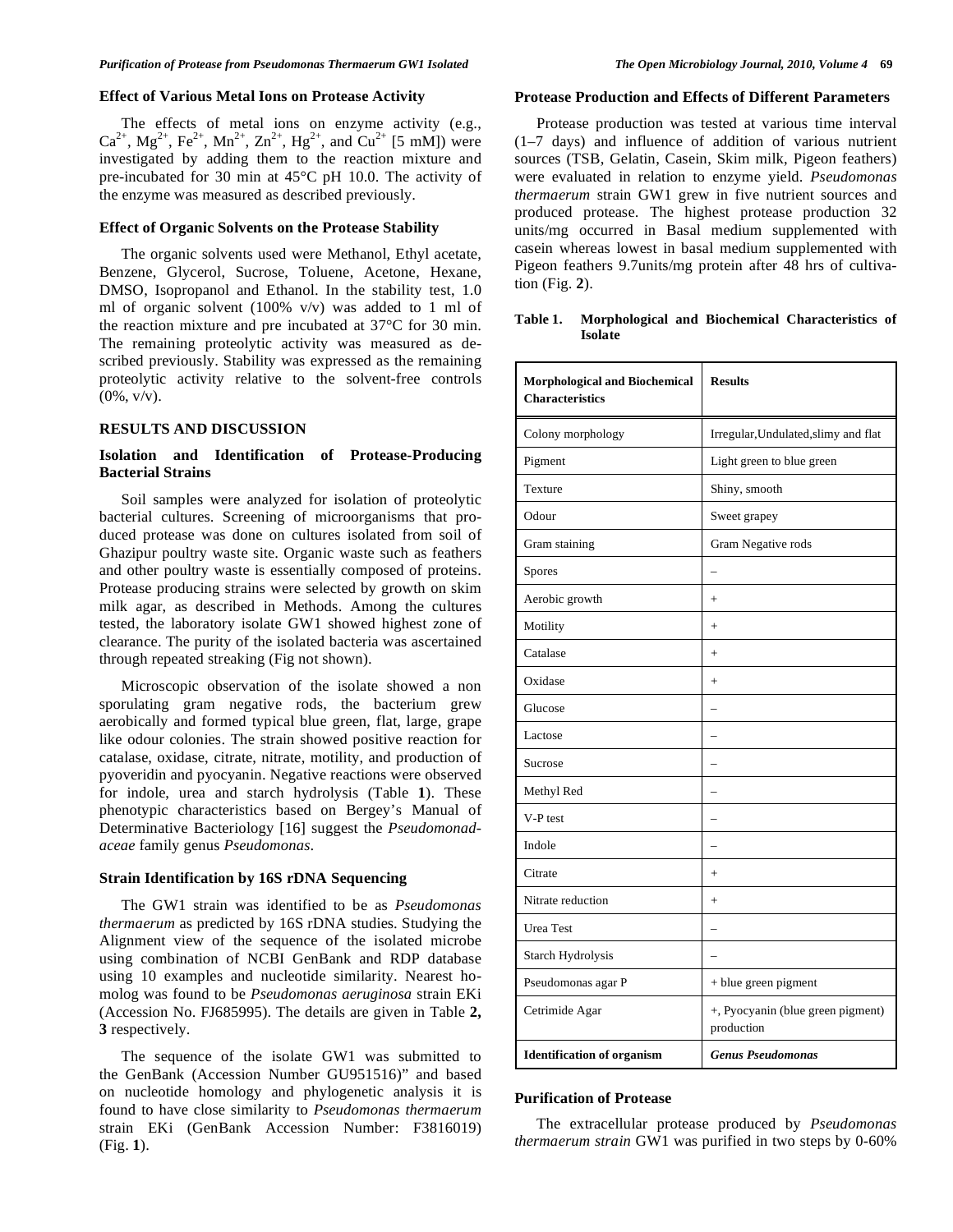**Table 2. Table gives the Alignment view of the Sequence of the Isolated Microbe Using Combination of NCBI GenBank and RDP Database Using 10 Examples. Nearest Homolog was Found to be** *Pseudomonas Aeruginosa* **Strain EK1 (Accession No. FJ685995)** 

| <b>Alignment View</b> | ID       | <b>Alignment Results</b>                      | <b>Sequence Description</b>             |
|-----------------------|----------|-----------------------------------------------|-----------------------------------------|
|                       | PGW1B    | 0.81                                          | Studied sample                          |
|                       | FJ816019 | 0.83                                          | Pseudomonas thermaerum strain EKi       |
|                       | FJ685995 | 0.83                                          | Pseudomonas aeruginosa strain EK1       |
|                       | FJ948174 | 1.00                                          | Pseudomonas aeruginosa strain WJ-1      |
|                       | FJ864676 | 0.99                                          | Pseudomonas aeruginosa strain pp1a      |
|                       | EU352760 | 1.00                                          | Pseudomonas aeruginosa strain NK 2.1B-1 |
|                       | EU331416 | 1.00                                          | Pseudomonas aeruginosa strain pY11T-3-1 |
|                       | EU099381 | 0.99                                          | Pseudomonas sp. J16                     |
|                       | AB305018 | 1.00                                          | Pseudomonas aeruginosa strain PA1       |
|                       | EU603683 | 0.99<br>Pseudomonas aeruginosa strain XJTUMS3 |                                         |
|                       | EF551040 | 0.93<br>Pseudomonas sp. GZ1                   |                                         |

## **Table 3. Indicates Nucleotide Similarity (Above Diagonal) and Distance (Below Diagonal) Identities Between the Studied Sample 'PGW1B' and Ten other Closest Homologs Microbe**

| <b>Distance Matrix</b> |                |       |                  |       |       |       |       |                |       |       |              |       |
|------------------------|----------------|-------|------------------|-------|-------|-------|-------|----------------|-------|-------|--------------|-------|
|                        |                | 1     | $\boldsymbol{2}$ | 3     | 4     | 5     | 6     | $\overline{7}$ | 8     | 9     | 10           | 11    |
| FJ948174               | 1              | $---$ | 0.996            | 0.949 | 0.999 | 0.999 | 1     | 0.949          | 0.999 | 0.960 | 0.996        | 0.940 |
| EU331416               | $\overline{c}$ | 0.004 | $---$            | 0.944 | 0.995 | 0.995 | 0.996 | 0.944          | 0.996 | 0.955 | $\mathbf{1}$ | 0.936 |
| FJ685995               | 3              | 0.051 | 0.056            | $---$ | 0.948 | 0.949 | 0.949 | -1             | 0.948 | 0.906 | 0.944        | 0.982 |
| EU099381               | $\overline{4}$ | 0.001 | 0.005            | 0.052 | $---$ | 0.999 | 0.999 | 0.948          | 0.999 | 0.959 | 0.995        | 0.939 |
| FJ864676               | 5              | 0.001 | 0.005            | 0.051 | 0.002 | $---$ | 0.999 | 0.949          | 0.999 | 0.959 | 0.995        | 0.940 |
| AB305018               | 6              | 0.000 | 0.004            | 0.051 | 0.001 | 0.001 | $---$ | 0.949          | 0.999 | 0.960 | 0.996        | 0.940 |
| FJ816019               | 7              | 0.051 | 0.056            | 0.000 | 0.052 | 0.051 | 0.051 | $---$          | 0.948 | 0.906 | 0.944        | 0.982 |
| EU603683               | 8              | 0.001 | 0.004            | 0.052 | 0.002 | 0.002 | 0.001 | 0.052          | ---   | 0.959 | 0.996        | 0.940 |
| EF551040               | 9              | 0.041 | 0.045            | 0.094 | 0.041 | 0.041 | 0.041 | 0.094          | 0.041 | $---$ | 0.955        | 0.894 |
| EU352760               | 10             | 0.004 | 0.000            | 0.056 | 0.005 | 0.005 | 0.004 | 0.056          | 0.004 | 0.045 | $---$        | 0.936 |
| PGW1B                  | 11             | 0.060 | 0.064            | 0.018 | 0.061 | 0.060 | 0.060 | 0.018          | 0.060 | 0.106 | 0.064        | $---$ |

ammonium sulphate precipitation followed by anion exchange chromatography on DEAE- cellulose resin (Fig. **3**). The recovered active fraction from 0-60% ammonium sulphate of culture broth was adsorbed on the DEAE- cellulose matrix. The bound protease was eluted with 0.2 and 0.4 M NaCl (in 10 mM Tris–HCl buffer, pH 8.0). The protease was purified 6.08 fold and about 9.3% of the total activity units was recovered. The specific activity of the purified enzyme was 137.54 units/mg. The purified enzyme could be stored in 10 mM Tris-HCl buffer, pH 8.0, at -80ºC for 3 months without any apparent loss of activity. The results of purification of protease from *Pseudomonas thermaerum*  strain GW1 are summarized in Table **4**.

#### **SDS-PAGE and Zymogram Analysis**

 The DEAE fraction was analysed on SDS PAGE (10%), showed presence of single band indicating a homogeneous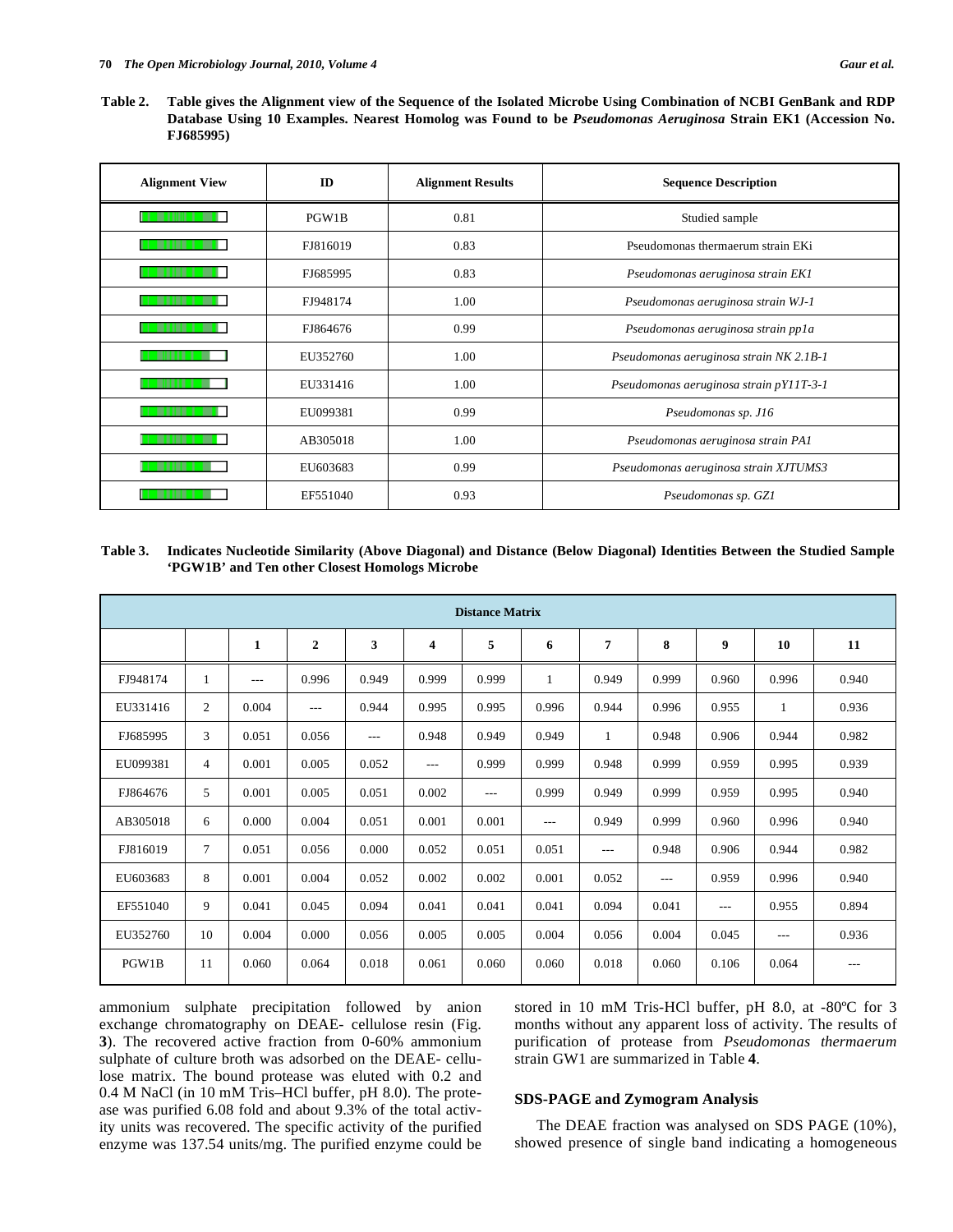

Fig. (1). Phylogenetic tree made in MEGA 3.1 software using neighbor joining method.

preparation. The enzyme has a low molecular weight of approximately 43Kda (Fig. **4** Lane 2). Zymogram activity staining also revealed one clear zone of proteolytic activity against the blue background for purified sample at corresponding positions in SDS-PAGE (Fig. **4** Lane 3).



**Fig. (2).** Study of effect of various nutrient sources on protease production by *Pseudomonas thermaerum GW1.* The culture was grown for production of protease as described in "Methods". 1% of the above mentioned nutrient sources were added to basal media. pH of the media was adjusted to 7.5.

#### **pH Optimum and pH Stability**

 Activity of the enzyme was determined at different pH ranging from 3.0-12.0. The optimum pH recorded was 8.0 for protease activity. Protease activity was found to be stable in the alkaline range starting from the pH 5-11 at 45°C (Fig. **5**).

#### **Temperature Optimum and Thermal Stability**

 The thermal stability of the enzyme was also tested at different temperatures 20°C, 30°C, 40°C, 50°C, 60°C, 70°C and 80°C on incubation for 60 minutes (Fig. **6**). The optimum temperature recorded was at 60°C for protease activity and Protease activity was found to be stable in the temperature range from  $40^{\circ}$ C -  $70^{\circ}$ C. The enzyme activity gradually declined at temperatures beyond 70°.



**Fig. (3).** The bound protease on DEAE column was eluted with 0.2 and 0.4 M NaCl (in 10 mM Tris–HCl buffer, pH 8.0) Fraction of 0.4M NaCl showed a single peak of caseinase activity.

# **Effect of Metal Ions**

Fe<sup>2+</sup> has a strong inhibitory effect, whereas  $\text{Zn}^{2^+}$  and Hg<sup>2+</sup> have mild effects on protease activity. Interestingly  $Mn^{2+}$ strongly activated enzyme activity by 5 fold (Table **5**).

## **Effect of Organic Solvents on the Protease Stability**

 Ten organic solvents were used to study the effect on protease activity. As shown in (Fig. **7**) the protease has ability to act in the presence of solvents in reaction system. The enzyme retained 78% and 75 % of activity in the presence of ethylacetate and acetone respectively. The presence of isopropanol, methanol and benzene increased the activity of isolates GW1 by 2.7, 1.3 and 1.1 fold, respectively.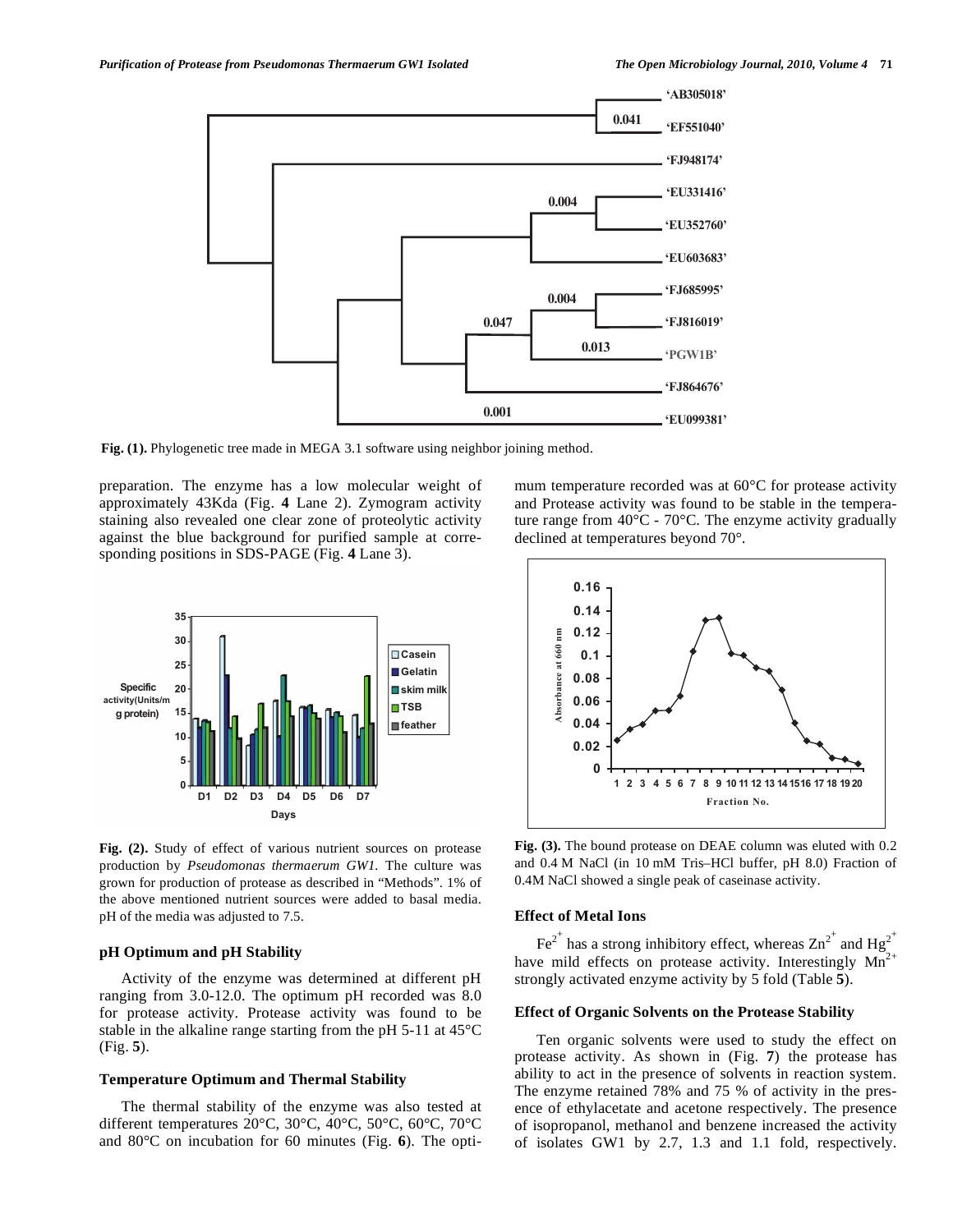| <b>Purification Step</b>                                                    | <b>Total Protein(mg)</b> | <b>Total Enzyme Activity(U)</b> | Specific Activity $(U/mg)$ | % Recovery | <b>Purification Fold</b> |
|-----------------------------------------------------------------------------|--------------------------|---------------------------------|----------------------------|------------|--------------------------|
| Culture supernatant                                                         | 117.4                    | 2645                            | 22.6                       | 100        |                          |
| $(NH_4)$ <sub>2</sub> SO <sub>4</sub> Precipitation,<br>dialyzed $(0-60\%)$ | 36.70                    | 1940.40                         | 52.87                      | 73.3       | 2.33                     |
| DEAE-cellulose                                                              | 1.79                     | 246.15                          | 137.54                     | 9.3        | 6.08                     |

**Table 4. Summary of Purification Steps of Alkaline Protease from** *Pseudomonas thermaerum*

Enzyme lost 60% of total activity in presence of DMSO and hexane and was not stable in the presence of glycerol, toluene and sucrose. Ogino *et al*., [22] have reported importance of disulfide bonds for stability of the protein in presence of solvents. Jorden *et al*., [23] have reported that 61% of the activity of HIV1 protease was lost in presence of 12% Me<sub>2</sub>SO; similar results were also reported from protease thrombin [24]. This loss of hydrolytic activity over time as reported by the authors is not due to slow dissociation of enzyme dimer into inactive monomer. The activity of HIV1 is also sensitive to glycerol and the hydrolytic efficiency of this enzyme decreases with the increasing concentration of glycerol.



**Fig. (4).** Acitvity gel electrophoresis of the purified protease, M: molecular weight markers, Lane 1: purified protease on 10% SDS-PAGE and Lane 2: Zymography of purified protease from *Pseudomonas thermaerumGW1.* Zymography was done by the method of Choi *et al*.

 Table 6 reveals that if the concentration of glycerol is as low as10%v/v. then there is 38% decrease in Protease activity whereas 45 %decrease in enzyme activity is reported in presence of 20%v/v glycerol.

 Ours is the first report that shows extracellular production of proteases from *Pseudomonas thermaerum.* Protease from GW1 strain lost its activity in the presence of glycerol, sucrose and metal ion iron.

### **CONCLUSIONS**

 Enzyme activity from *Pseudomonas thermaerum* is lost in the presence of glycerol and sucrose. The buffer best suited for *Pseudomonas thermaerum* protease should minimize the use of glycerol and sucrose during dialysis.

 So far, several well-known proteases such as thermolysin, papain, and chymotrypsin have been used as biocatalysts of peptide synthesis in the presence of organic solvents. Protease from *Pseudomonas thermaerum* retained its activity in organic solvents; these results are in line with many studies that report protease stability in the presence of organic solvents [25-29] promising potential industrial application of protease from *Pseudomonas thermaerum*.



**Fig. (5).** Effect of pH on the activity of the purified Protease from *Pseudomonas thermaerum GW1* pH optima was measured by incubating the enzyme with the substrate at different pH values at 45°C. The maximum activity obtained at pH 8.0 was considered as 100% activity. The treated enzyme solution was cooled rapidly in ice and the relative activity was measured under standard condition.



**Fig. (6). Effect of temperature on protease activity from** *Pseudomonas thermaerum GW1.* The relative activity was defined as the percentage of activity detected with respect to the maximum protease activity. The maximum activity obtained at temperature 60°C was considered as 100% activity. The treated enzyme solution was cooled rapidly in ice and the relative activity was measured under standard condition.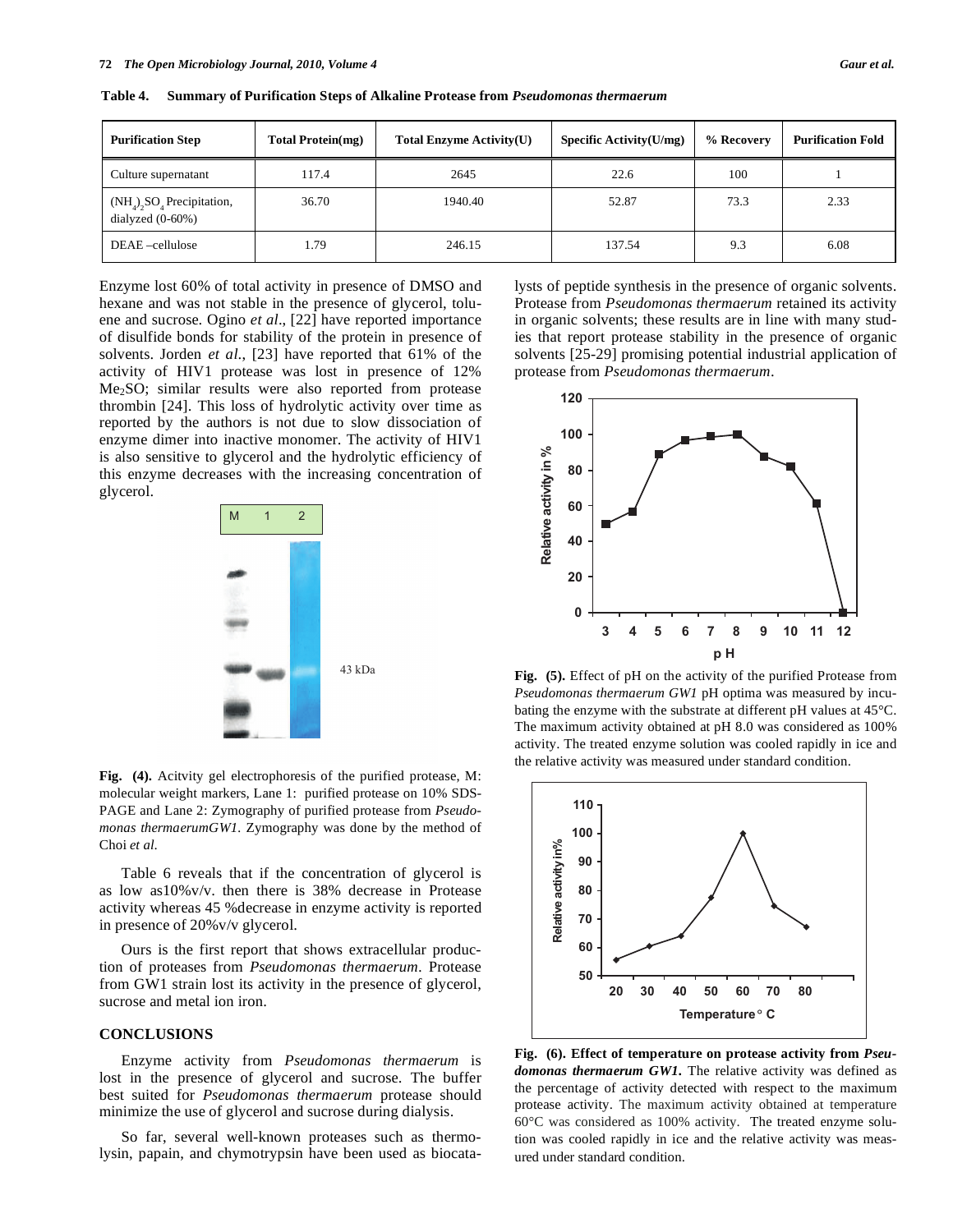**Table 5. Enzyme was Incubated with Various Metal Ions at 45°C for 30 Min** 

| Metal Ion (5 mM)  | <b>Relative protease Activity (%)</b> |
|-------------------|---------------------------------------|
| Control           | 100                                   |
| CuSO <sub>4</sub> | 109.57                                |
| MnSO <sub>4</sub> | 546.80                                |
| HgCl <sub>2</sub> | 69.14                                 |
| FeCl <sub>3</sub> | 1.0                                   |
| CaC <sub>12</sub> | 126.59                                |
| MgCl <sub>2</sub> | 174.46                                |
| ZnSO <sub>4</sub> | 80.85                                 |



Fig. (7). Figure denotes Influence of different solvents on activity of the purified protease from *Pseudomonas thermaerum GW1*: purified enzyme (10 $\mu$ g) was preincubated with 100% v/v of various solvents vis Isopropanol (IP), Methanol (M), Benzene (B), Ethylacetate (EA), Acetone (A), DMSO (D), Hexane (H), Glycerol (G), Toluene (T), Sucrose (S) at 37°C for 30 minutes. The control (without organic solvent) and treated enzyme solution was cooled rapidly in ice and the relative activity was measured under standard condition as described in methods. Note: the relative enzyme activity of control fraction without organic solvent (0% v/v) was denoted as 100% The relative activity of treated fractions was defined as the percentage of activity detected with respect to the control fraction.

**Table 6. Stability of Enzyme in the Presence of Glycerol** 

| Glycerol $(\% )$           | <b>Relative Protease Activity (%)</b> |
|----------------------------|---------------------------------------|
| Control (without glycerol) | 100                                   |
| 10                         | 62.6                                  |
| 20                         | 55.2                                  |
| 40                         | 25.2                                  |
| 60                         | 23.9                                  |
| 80                         | 17.3                                  |
| 100                        | 0                                     |

# **ACKNOWLEDGMENT**

 We are thankful to Department of Biotechnology, Jaypee Institute of Information Technology (Deemed University) Noida, India for providing infrastructure facilities for this study.

#### **REFERENCES**

- [1] Gupta R, Beg QK, Lorenz P. Bacterial alkaline proteases: molecular approaches and industrial applications. Appl Microbiol Biotechnol 2002; 59:15-32.
- [2] Kumar CG, Takagi H. Microbial alkaline proteases: from bioindustrial viewpoint. Biotechnol Adv 1999; 17: 561-94.
- [3] Oberoi R, Beg QK, Puri S, Saxena RK, Gupta R. Characterization and wash performance analysis of an SDS-resistant alkaline protease from a Bacillus sp. World J Microbiol Biotechnol 2001; 17: 493-97.
- [4] Tomar R, Kumar R, Jagannadham MV. A Stable Serine Protease, Wrightin, from the Latex of the Plant Wrightia tinctoria (Roxb.) R. Br.: Purification and Biochemical Properties. J Agric Food Chem 2008; 56:1479-87.
- [5] Gaur S, Wadhwa N. Alkaline protease from senesced leaves of invasive weed Lantana camara. Afr J Biotechnol 2008; 24: 4602-8.
- [6] Rao MB, Tanksale AM, Ghatge MS, Deshpande VV. Molecular and biotechnological aspects of microbial proteases. Microbiol Mol Biol Rev 1998; 62: 597-635.
- [7] Fang Y, Liu S, Wang S, Lv M. Isolation and screening of a novel extracellular organic solvent-stable protease producer. Biochem Eng J 2008; 43: 212-5.
- [8] Karbalaei-Heidari HR, Ziaee A-A, Schaller J, Amoozegar MA. Purification and characterization of an extracellular haloalkaline protease produced by the moderately halophilic bacterium, Salinivibrio sp. strain AF-2004. Enzyme Microb Technol 2007; 40: 266-72.
- [9] Min Z, Cong Z, Xiang D, Ping LF, Chen G. Expression, purification, and characterization of a thermophilic neutral protease from Bacillus stearothermophilus in Bacillus subtilis. Sci China C Life Sci 2008; 51: 52-9.
- [10] Abidi F, Limam F, Marzouki MN. Purification and characterization of an alkaline protease prot 1 from botrytis cinerea. Appl Biochem Biotechnol 2007; 141: 361-76.
- [11] Sarin R, Mishra P. Purification and characterization of organic solvent stable protease from Bacillus licheniformis RSP-09-37 Appl Microbiol Biotechnol 2008; 79: 399-405.
- [12] Jellouli K, Bayoudh A, Manni L, Agrebi R, Nasri M. Purification, biochemical and molecular characterization of a metalloprotease from Pseudomonas aeruginosa MN7 grown on shrimp wastes. Appl Microbiol Biotechnol 2008; 79: 989-99.
- [13] Yang JS, Liu W, Ni JR. Isolation, identification of lignin-degrading bacteria and purification of lignin peroxidase. Huan Jing Ke Xue 2006; 27: 981-5.
- [14] Fontoura R, Spada JC, Silveira ST, Tsai SM, Brandelli A. Purification and characterization of an antimicrobial peptide produced by Pseudomonas sp. strain 4B. World J Microbiol Biotechnol 2009; 25: 205-13.
- [15] Aitken M.D, Stringfellow WT, Nagel RD, Kazunga C, Chen SH. Characteristics of phenanthrene-degrading bacteria isolated from soils contaminated with polycyclic aromatic hydrocarbons. Can J Microbiol 1998; 44: 743-52.
- [16] Holt JG, Krieg NR, Sneath PHA, Stately JT, Williams ST. Bergey's manual of determinative bacteriology. 9<sup>th</sup> ed. Williams and Wilkins: Baltimore 1994.
- [17] Miller JH. Experiments in Moleculer Genetics. Cold Spring Harbor Laboratory, Cold Spring Harbor, NY 1972; pp. 431-5.
- [18] Tsuchida O, Yamagota Y, Ishizuka J, *et al*. An alkaline proteinase of an alkalophilic Bacillussp. Curr Microbiol 1986; 14: 7-12.
- [19] Bradford MM. A rapid and sensitive method for the quantitation of microgram quantities of protein utilizing the principle of proteindye binding. Anal Biochem 1976; 72: 248-54.
- [20] Laemmli UK. Cleavage of structural proteins during the assembly of the head of bacteriophage T4. Nature 1970; 227: 680-5.
- [21] Choi NS, Yoon KS, Lee JY, Han KY, Kim SH. Comparison of three substrate (casein, fibrin, andgelatin) in zymographic gel. J Biochem Mol Biol 2001; 34: 386-96.